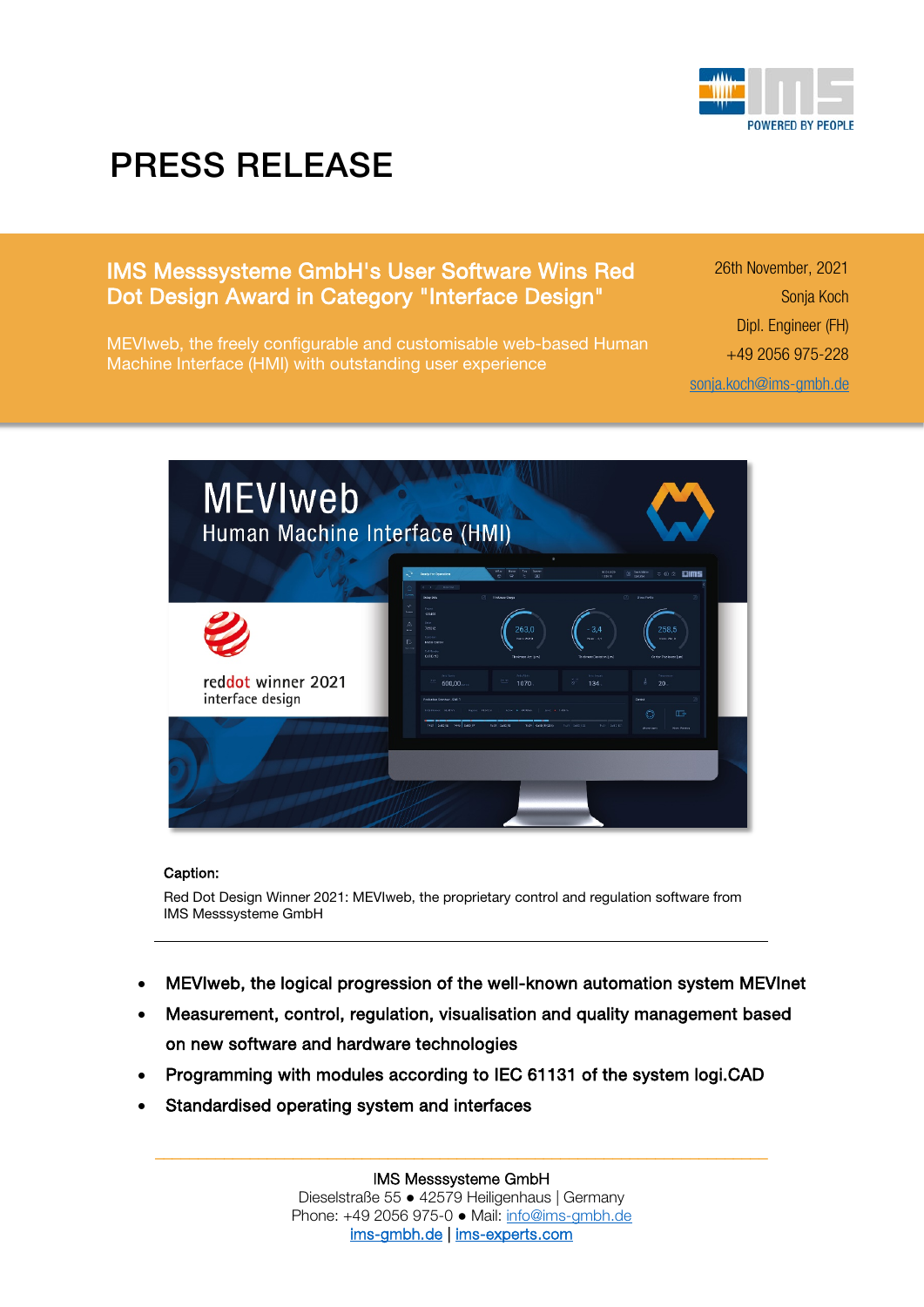

The impressive performance of all IMS measuring systems is not only determined by their reliable functionality, consistently accurate measurement results and remarkable service life. Another important factor for the success of the radiometric and optical measuring systems from the world market leader in Heiligenhaus is its exceptionally user-friendly control software MEVIweb.

MEVIweb is the logical successor of the well-known automation system MEVInet used so far. Developed by IMS, this new Human Machine Interface is based on the latest technology standards and focuses on the user and his individual requirements at all times.

The newly developed control and regulation software is freely configurable and thus a software solution that can be adapted individually to different users and measuring systems. For example, an HMI editor allows IMS Service to program the human-machine interface specifically for the customer and measuring system. Operators of the measuring systems are given a clear overview of the system's most important data at all times.

Thanks to the modern information design and clear visual feedback of status, the user has a precise overview of the status of the individual systems and can evaluate the extensive amounts of data quickly and easily. In addition, a fold-out control panel provides direct access to basic system functions so that the user can respond immediately to a changing system status.

As an automation system of the latest generation, MEVIweb performs the following tasks using the latest software and hardware technologies:

- Measurement
- Control
- Regulation
- Visualisation
- Quality management

In addition to precise measurement technology, particular emphasis was placed during development on diagnostic and maintenance support including the possibility of remote

\_\_\_\_\_\_\_\_\_\_\_\_\_\_\_\_\_\_\_\_\_\_\_\_\_\_\_\_\_\_\_\_\_\_\_\_\_\_\_\_\_\_\_\_\_\_\_\_\_\_\_\_\_\_\_\_\_\_\_\_\_\_\_\_\_\_\_\_\_\_\_